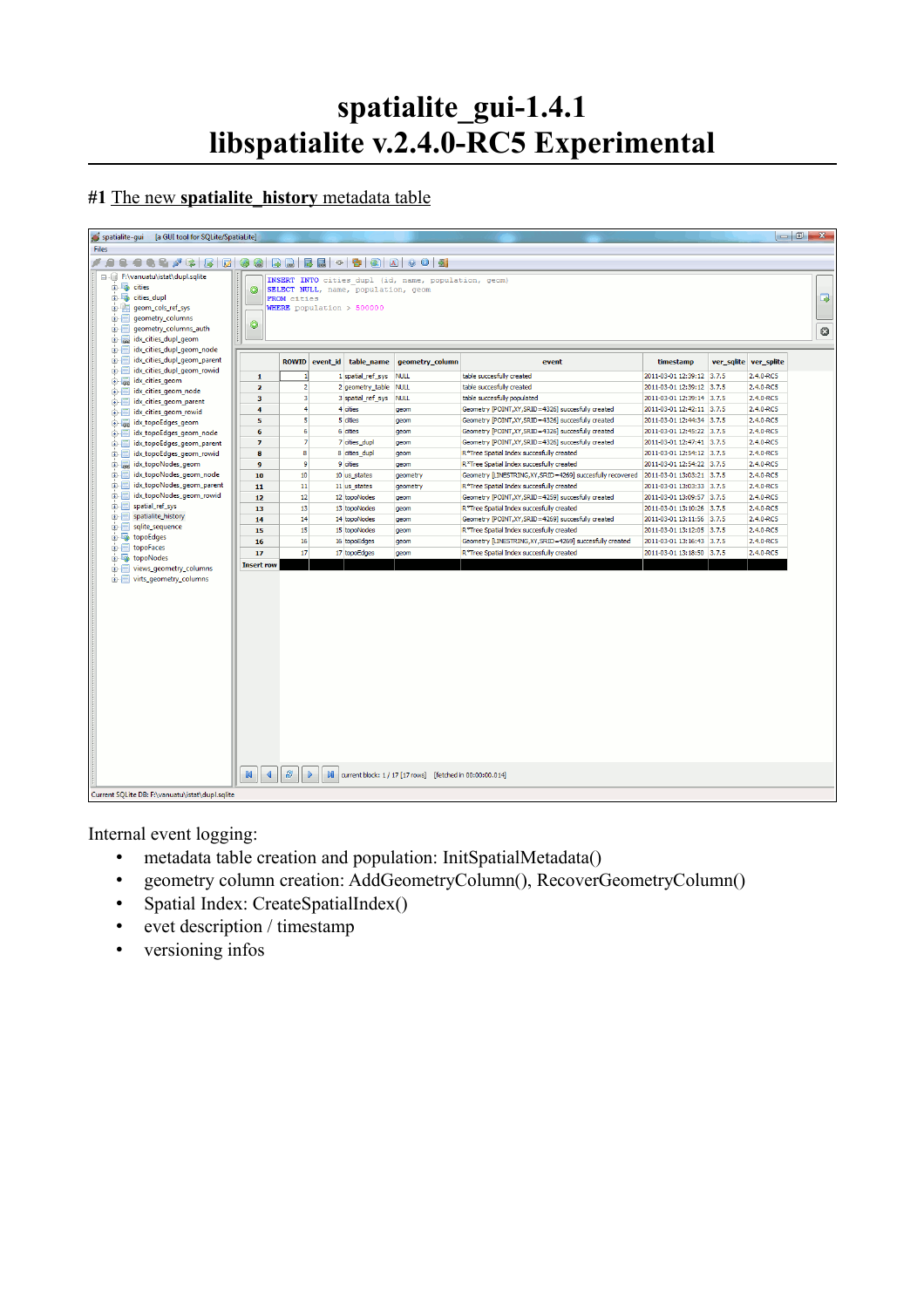#### **#2** Checking / removing Duplicated Rows

Please see the **cities** dupl table.

Simply the same as **cities**, but several duplicated rows were purposely inserted using the following SQL statements:

**INSERT INTO cities\_dupl (id, name, population, geom) SELECT NULL, name, population, geom FROM cities; INSERT INTO cities\_dupl (id, name, population, geom) SELECT NULL, name, population, geom FROM cities WHERE population > 100000; INSERT INTO cities\_dupl (id, name, population, geom) SELECT NULL, name, population, geom FROM cities WHERE population > 200000; INSERT INTO cities\_dupl (id, name, population, geom) SELECT NULL, name, population, geom FROM cities WHERE population > 500000;**

| spatialite-gui [a GUI tool for SQLite/SpatiaLite]                        |                                                                                   |  |  |  |  |  |  |  |
|--------------------------------------------------------------------------|-----------------------------------------------------------------------------------|--|--|--|--|--|--|--|
| <b>Files</b>                                                             |                                                                                   |  |  |  |  |  |  |  |
| 006/6 5 6 6 0 6 6 6 6 6 6 6 6 6 6 6 6 6<br>, ,<br>Ω.                     |                                                                                   |  |  |  |  |  |  |  |
| - Il F:\vanuatu\istat\dupl.sqlite                                        | SELECT Count (*) AS "[dupl-count]", "name", "population", "geom'                  |  |  |  |  |  |  |  |
| in a cities<br>$\bullet$                                                 | FROM "cities dupl"                                                                |  |  |  |  |  |  |  |
| <b>E-M</b> cities dupl                                                   | GROUP BY "name", "population", "geom"                                             |  |  |  |  |  |  |  |
| e- geom_cols<br><b>Table: cities dupl</b><br><b>E-</b> geometry          | VING "[dupl-count]" > 1<br>DER BY "[dupl-count]" DESC                             |  |  |  |  |  |  |  |
| Refresh<br>$\mathbf{B}$<br>geometry                                      |                                                                                   |  |  |  |  |  |  |  |
| dx_cities_c Dery/View Composer                                           |                                                                                   |  |  |  |  |  |  |  |
| idx_cities_c<br>$\mathbf{B}$                                             |                                                                                   |  |  |  |  |  |  |  |
| <b>Create New Table</b><br>idx_cities_c<br>由一面                           | population<br>count]<br>name<br>geom                                              |  |  |  |  |  |  |  |
| <b>Create New View</b><br>$\mathbf{B}$<br>idx_cities_c                   | 601951 BLOB sz=60 GEOMETRY<br>4 Genova                                            |  |  |  |  |  |  |  |
| idx_cities_c<br>Edit table rows                                          | 4 Milano<br>1306661 BLOB sz=60 GEOMETRY                                           |  |  |  |  |  |  |  |
| idx_cities_c<br>Show columns<br>idx_cities_c                             | 4 Napoli<br>988972 BLOB sz=60 GEOMETRY                                            |  |  |  |  |  |  |  |
| <b>Show CREATE statement</b><br>in-iii idx_cities_c                      | 4 Palermo<br>672175 BLOB sz=60 GEOMETRY                                           |  |  |  |  |  |  |  |
| idx_topoEc<br>Maintenance                                                | 41 BLOB sz=60 GEOMETRY<br><b>Add New Column</b>                                   |  |  |  |  |  |  |  |
| idx_topoEd<br>由国                                                         | 3 BLOB sz=60 GEOMETRY<br>Rename table                                             |  |  |  |  |  |  |  |
| Export as Txt/Tab<br>$\mathbf{H}$<br>idx_topoEc                          | 32 BLOB sz=60 GEOMETRY<br>Drop table                                              |  |  |  |  |  |  |  |
| <b>Export as CSV</b><br>idx_topoEc<br>由--画<br><b>Export as HTML</b>      | 7 BLOB sz=60 GEOMETRY                                                             |  |  |  |  |  |  |  |
| idx_topoN                                                                | 10 BLOB sz=60 GEOMETRY<br><b>Create New Index</b>                                 |  |  |  |  |  |  |  |
| idx_topoNodes_geom_node<br>由一面<br>10<br>idx_topoNodes_geom_parent<br>由一国 | 17 BLOB sz=60 GEOMETRY<br><b>Create New Trigger</b>                               |  |  |  |  |  |  |  |
| 11<br>idx_topoNodes_geom_rowid<br>$\mathbf{B}$<br>12                     | 26 BLOB sz=60 GEOMETRY<br>70 BLOB sz=60 GEOMETRY                                  |  |  |  |  |  |  |  |
| in-Fill spatial ref_sys<br>13                                            | Check Duplicate rows<br>33 BLOB sz=60 GEOMETRY                                    |  |  |  |  |  |  |  |
| 由一面<br>spatialite_history<br>14                                          | Remove Duplicate rows<br>z11184 BLOB sz=60 GEOMETRY                               |  |  |  |  |  |  |  |
| sqlite_sequence<br>由---<br>15                                            | 3 Venice<br>270816 BLOB sz=60 GEOMETRY                                            |  |  |  |  |  |  |  |
| topoEdges<br>16                                                          | 3 Verona<br>253208 BLOB sz=60 GEOMETRY                                            |  |  |  |  |  |  |  |
| $\mathbf{B}$<br>topoFaces<br>17                                          | 2 Ancona<br>100507 BLOB sz=60 GEOMETRY                                            |  |  |  |  |  |  |  |
| <b>E-5</b> topoNodes<br>18<br>views_geometry_columns<br>由一面              | 2 Bergamo<br>113143 BLOB sz=60 GEOMETRY                                           |  |  |  |  |  |  |  |
| 19<br>virts_geometry_columns<br>由一国                                      | 2 Brescia<br>187567 BLOB sz=60 GEOMETRY                                           |  |  |  |  |  |  |  |
| 20                                                                       | 2 Cagliari<br>164249 BLOB sz=60 GEOMETRY                                          |  |  |  |  |  |  |  |
| 21                                                                       | 2 Ferrara<br>130992 BLOB sz=60 GEOMETRY                                           |  |  |  |  |  |  |  |
| 22                                                                       | 2 Foggia<br>155203 BLOB sz=60 GEOMETRY                                            |  |  |  |  |  |  |  |
| 23                                                                       | 2 Forli<br>108335 BLOB sz=60 GEOMETRY                                             |  |  |  |  |  |  |  |
| 24                                                                       | 2 Latina<br>107898 BLOB sz=60 GEOMETRY                                            |  |  |  |  |  |  |  |
| 25<br>26                                                                 | 2 Livorno<br>156274 BLOB sz=60 GEOMETRY<br>2 Mestre<br>176000 BLOB sz=60 GEOMETRY |  |  |  |  |  |  |  |
| 27                                                                       | 2 Modena<br>175502 BLOB sz=60 GEOMETRY                                            |  |  |  |  |  |  |  |
| 28                                                                       | 2 Monza<br>120204 BLOB sz=60 GEOMETRY                                             |  |  |  |  |  |  |  |
| 29                                                                       | 2 Novara<br>100910 BLOB sz=60 GEOMETRY                                            |  |  |  |  |  |  |  |
| 30                                                                       | 2 Parma<br>163457 BLOB sz=60 GEOMETRY                                             |  |  |  |  |  |  |  |
| 31                                                                       | 2 Perugia<br>149 125 BLOB sz=60 GEOMETRY                                          |  |  |  |  |  |  |  |
| 32                                                                       | 2 Pescara<br>116286 BLOB sz=60 GEOMETRY                                           |  |  |  |  |  |  |  |
| 33                                                                       | 2 Pinocchio di Ancona<br>102117 BLOB sz=60 GEOMETRY                               |  |  |  |  |  |  |  |
| 34                                                                       | 2 Prato<br>172499 BLOB sz=60 GEOMETRY                                             |  |  |  |  |  |  |  |
| 35                                                                       | 2 Ravenna<br>134631 BLOB sz=60 GEOMETRY                                           |  |  |  |  |  |  |  |
| <b>as</b>                                                                | 2 Reggio di Calabria<br>180353 BLOB S7=60 GEOMETRY                                |  |  |  |  |  |  |  |
| <b>IN</b>                                                                | <b>M</b><br>current block: 1 / 44 [44 rows] [fetched in 00:00:00.085]             |  |  |  |  |  |  |  |
| Current SQLite DB: F:\vanuatu\istat\dupl.sqlite                          |                                                                                   |  |  |  |  |  |  |  |

The **Check** tool will identify any duplicate row (please note: any **Primary Key** column will be ignored). And the **Remove** tool will eventually delete any duplicate row except the first one.

The same tool is supported by the **spatialite** CLI front end as **.chkdupl** and **.remdupl**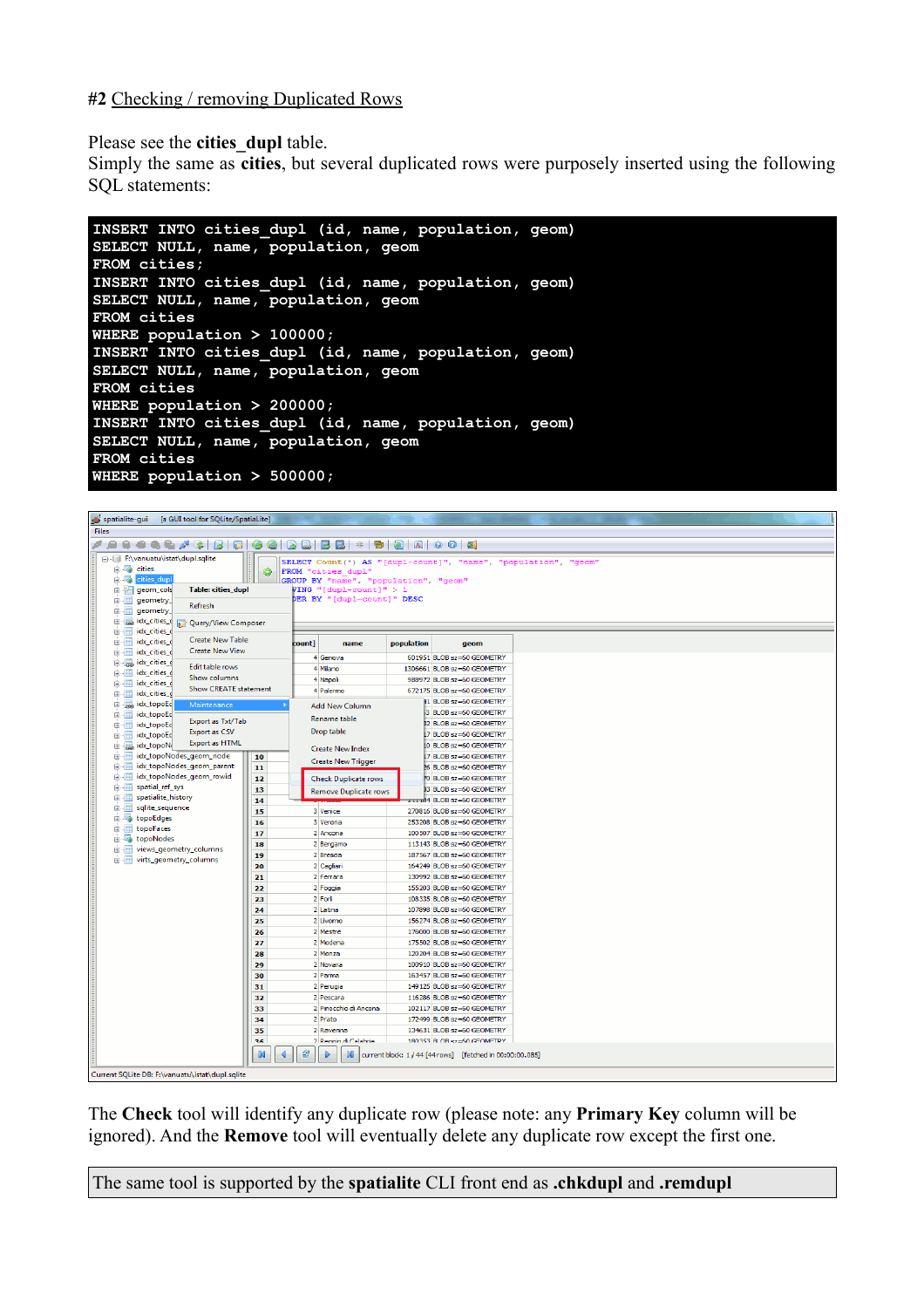## **#3** Rudimentary Topology support



#### Please see the **topoNodes**, **topoEdges** and **topoFaces** tables.

They simply contain (alltogether) a topological representation of the United States (derived from the U.S. Census Bureau TIGER dataset).

As you can easily notice, there is no direct representation of *States as polygons*.

- an **Edge** is a LINESTRING representing a common boundary shared by to two adjacent States
- a **Node** is a POINT where two (or more) **Edges** intersects
- so each single State is represented by one (or more) **Faces**; but a **Face** simply is represented as a collection of **Edges** (i.e. the ones delimiting the face's own boundary). No explicit POLYGON is represented at the topolological level. And there is no GEOMETRY directly corresponding to a **Face**.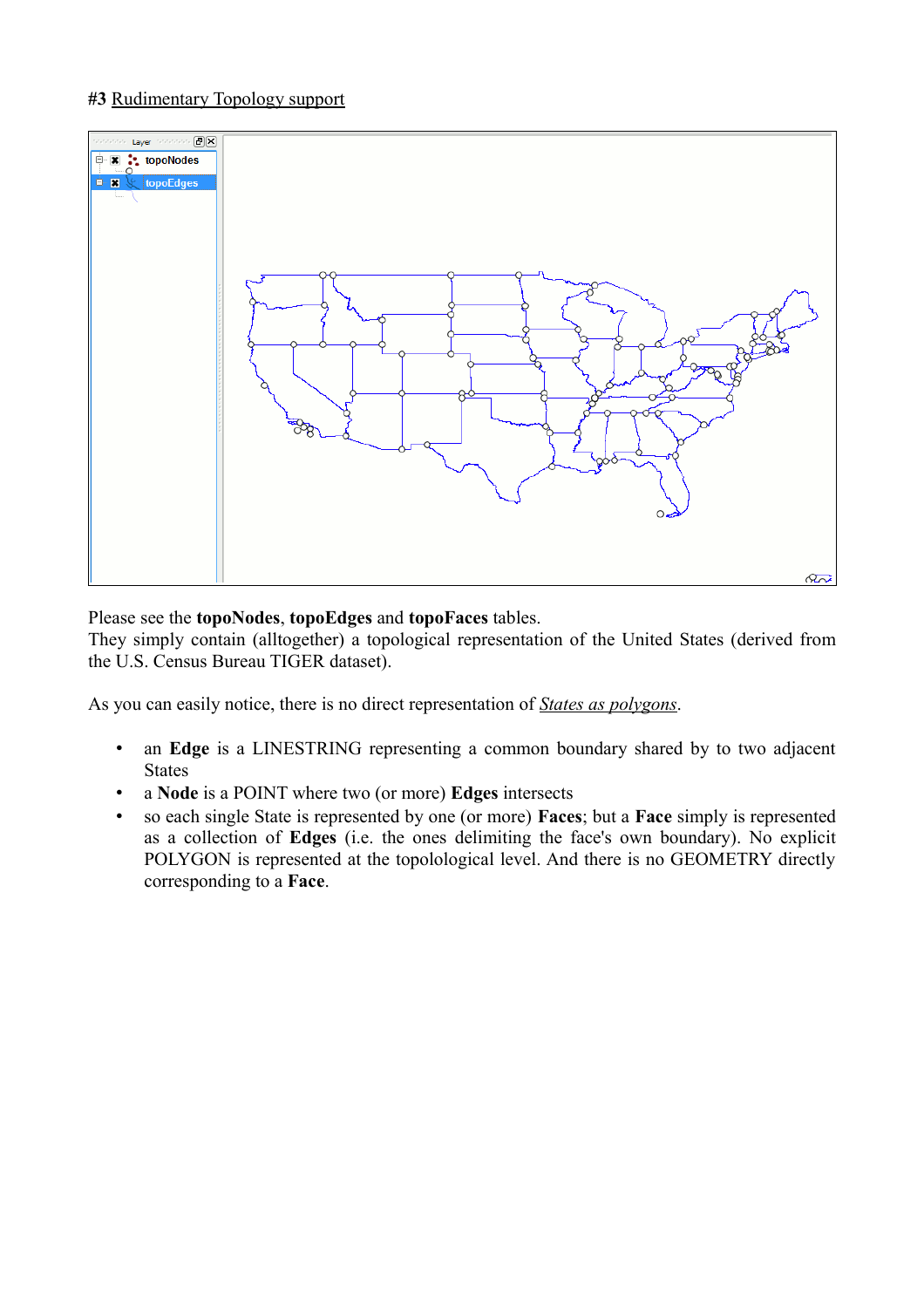

#### **SELECT f.face\_id, Polygonize(Collect(e.geom)) FROM topoFaces AS f JOIN topoEdges AS e ON (e.edge\_id = f.edge\_id) GROUP BY f.face\_id;**

**Collect()** (aggregate function) will create a MULTILINESTRING corresponding to the complete boundary delimiting a **Face**.

And then **Polygonize()** will reconstruct a POLYGON representing the same **Face**.

Nobody forbids us to create a further table representing State-Faces as POLYGONs:

```
CREATE TABLE state_polygs (
face_id INTEGER NOT NULL PRIMARY KEY);
SELECT AddGeometryColumn('state_polygs', 'geom', 4269, 'POLYGON',
'XY');
INSERT INTO state_polygs (face_id, geom)
SELECT f.face_id, Polygonize(Collect(e.geom))
FROM topoFaces AS f
JOIN topoEdges AS e ON (e.edge_id = f.edge_id)
GROUP BY f.face_id;
```
This is useful in order to test another two SQL functions recently introduced: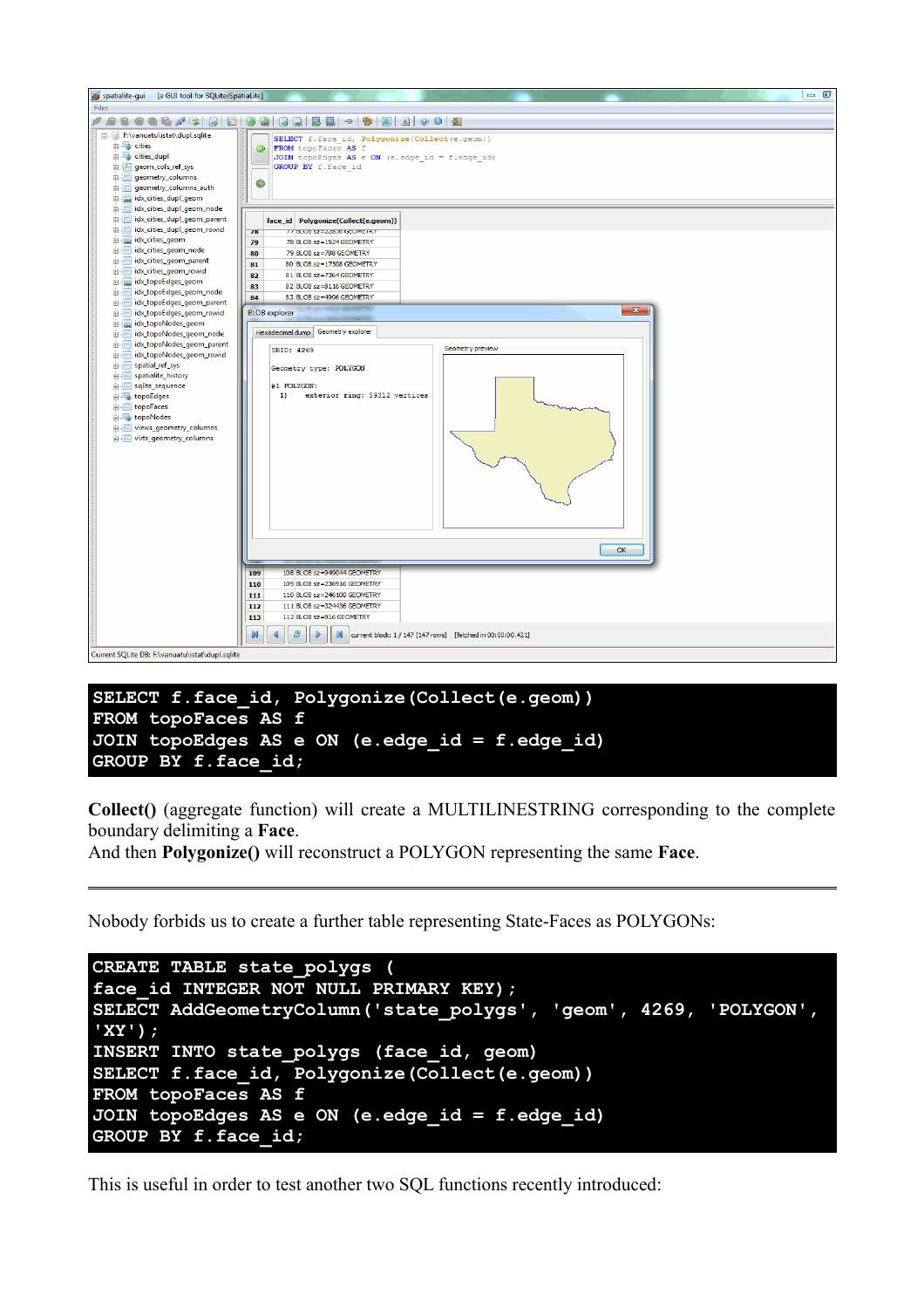```
SELECT e.edge_id, e.geom
FROM state_polygs AS s
JOIN topoEdges AS e ON (CoveredBy(e.geom, s.geom))
WHERE s.face_id = 108;
```
This first query will identify any Edge covered by the Face corresponding to the Texas State.

```
SELECT s.face_id, s.geom
FROM topoEdges AS e
JOIN state_polygs AS s ON (Covers(s.geom, e.geom))
WHERE e.edge_id = 156;
```
And this second query will identify the two States sharing a common Edge (in this example: Texas and Louisiana).

**#4** reconstruncting a GPS track from WayPoints

This time we'll use the **gps** track table. As you can notice this table actually contains several GPS WayPoints:

```
SELECT MakeLine(MakePoint(longitude, latitude, 4326))
FROM gps_track
GROUP BY track_no;
```
Using the **MakeLine()** aggregate function you can easily get the whole GPS Track as a LINESTRING.

```
SELECT MakeLine(MakePoint(longitude, latitude, 4326))
FROM gps_track
WHERE gps_timestamp BETWEEN 
   '2011-02-14T14:45' AND 
   '2011-02-14T14:55'
GROUP BY track_no;
```
And you can obviously extract a specific portion of this GPS track setting an appropriate time interval: in this example the track walked on 2011-02-14 starting at 14:45 and ending at 14:55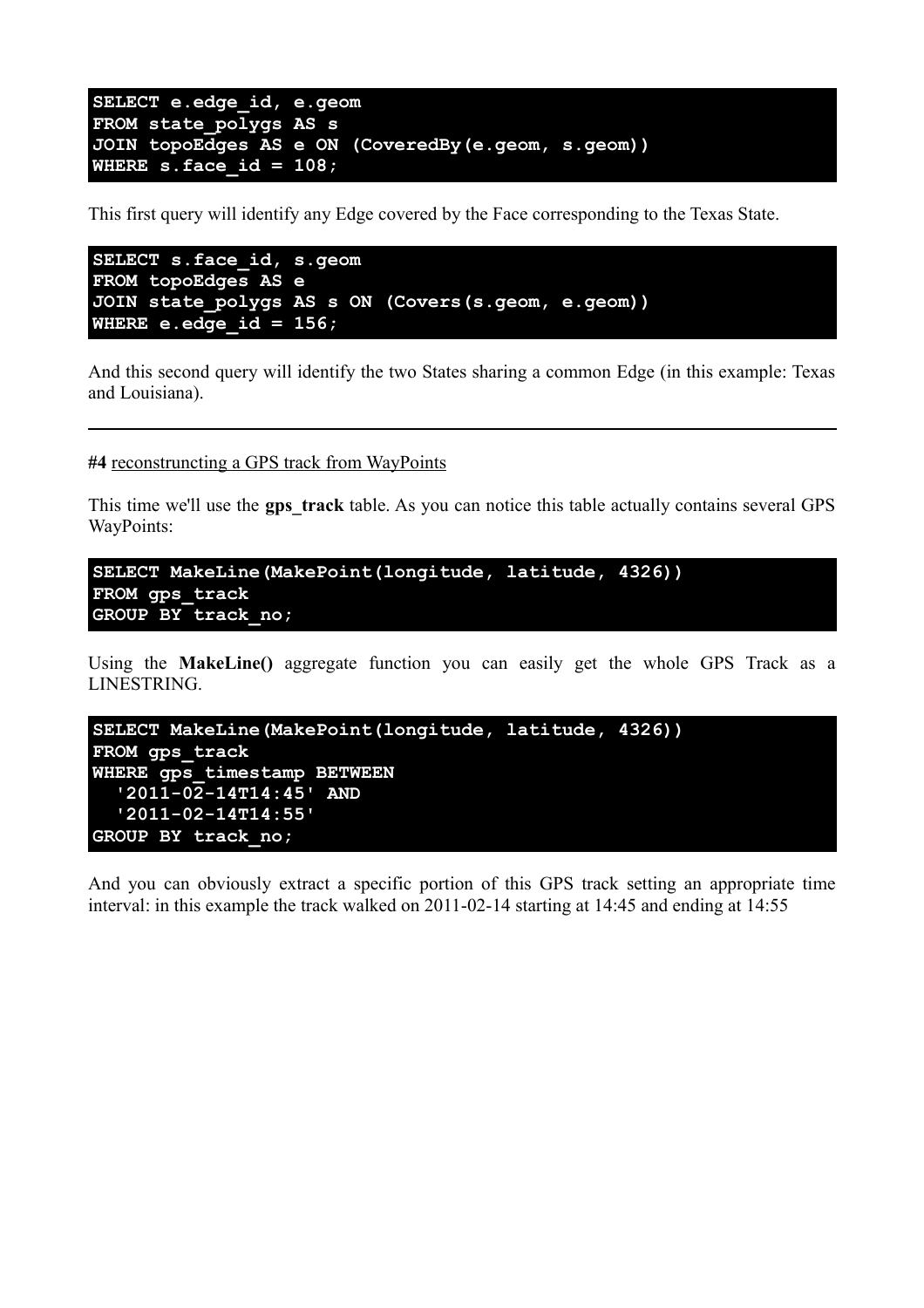## **#5** exporting KML files

We'll start again from the **cities** table.



Just to make things a little bit difficulties, we'll create first a **main\_cities** VIEW (filtering towns > 250,000 peoples). Then we'll properly register this VIEW into **view\_geometry\_columns**, so to get a real Spatial VIEW.